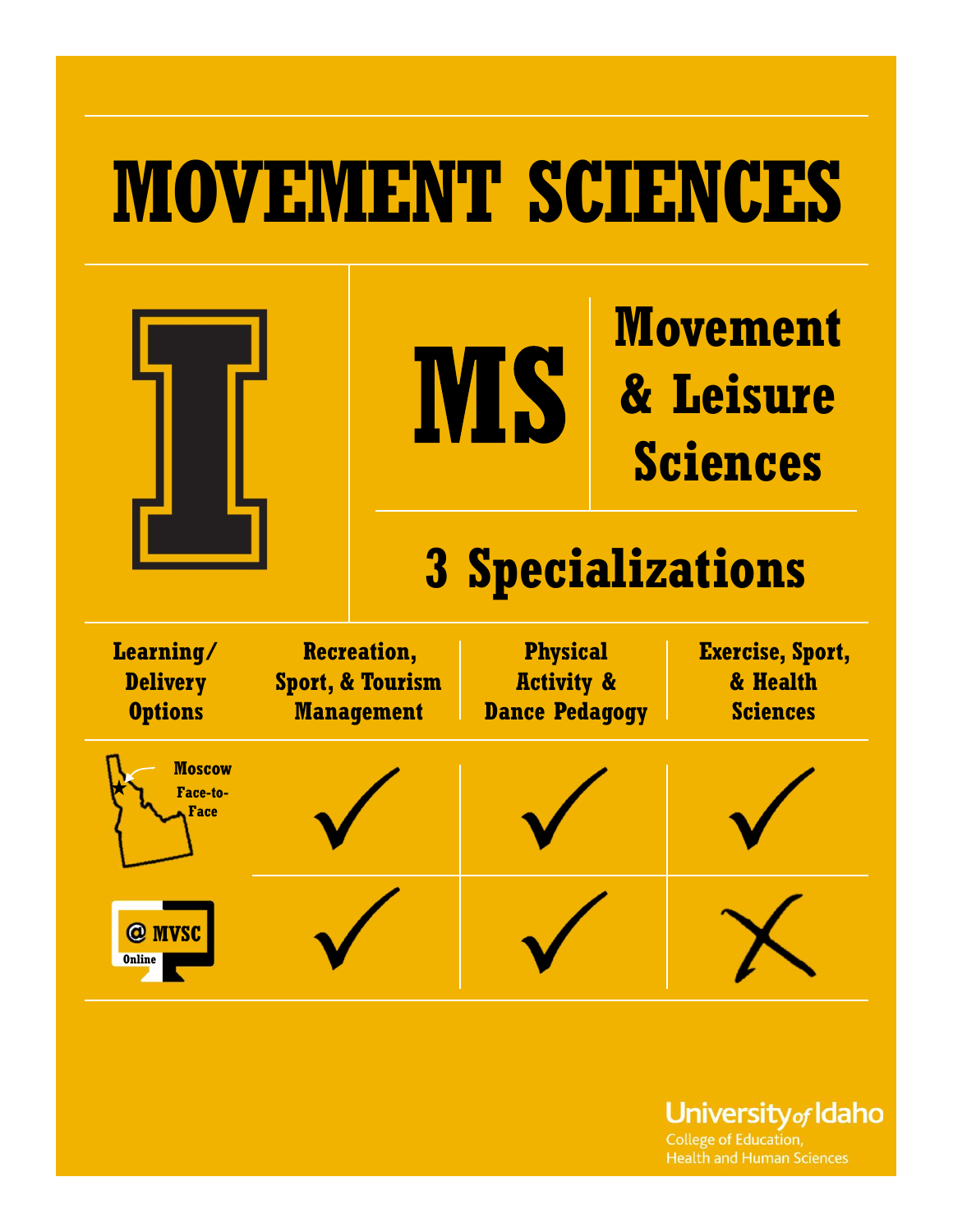

**MOVEMENT SCIENCES** College of Education, Health and Human Sciences 875 Perimeter Drive MS 2401 Moscow ID 83844-2401

208-885-7921 208-885-5929 [FAX] movementsciences@uidaho.edu uidaho.edu/ed/mvsc

The **[Department of Movement Sciences'](https://www.uidaho.edu/ed/mvsc)** (MVSC) faculty and staff welcome you to the **[University of](https://www.uidaho.edu/)  [Idaho](https://www.uidaho.edu/)** Master's of Science (MS) Movement and Leisure Sciences (MLS) Program. We are excited that you have chosen to advance your professional knowledge to explore, discover, and engage in the MVSC profession. Your professional advancement and personal wellness are of high priority to faculty and staff, as your success and joy in life is central to the department. As our vision and mission statements indicate, we aspire to cultivate healthy and physically active lifestyles of all people in both their professional and personal lives. It is our desire that you will recognize these fundamental core aspects in the personal and professional lives of the faculty and staff, as we live our mission and seek our vision.

MVSC has a rich history at the University. Since 1909, the University has had a Department of Physical Education. In its early history, the men and women's departments were separate. In 1978, the men and women's physical education departments joined, thus the Division of Health, Physical Education, Recreation and Dance (HPERD) was established. HPERD was the department name until 2011, when the name changed to Movement Sciences. In 2017, the college changed its name to the College of Education, Health and Human Sciences. In the 1960s and 1970s, the department's first master's degree programs were established. In the 1980s, the department developed its first specialization in the PhD in Education. Our most recent graduate program additions were the Doctorate in Athletic Training (2011), and the MS in Athletic Training (2013). We are grateful to be a part of the strong tradition of Physical Education and HPERD and continue the outstanding tradition of preparing graduate students for advanced and scholarly practice.

The overarching goal of our graduate programs is for graduates to fulfill the departmental mission and to catch the vision. Graduate studies in MVSC will provide engagement in nationally and internationally recognized research, advanced content, leadership, and authentic environments. To connect with our students, we offer online, residential, and combined program options. Graduate student program options are at the master's and doctoral levels. Our faculty have the background, skills and training to teach, research and/or outreach in MVSC. We celebrate the diversity of background and knowledge our graduate students bring to the University of Idaho.

The department, **[College of Education, Health and Human Sciences](https://www.uidaho.edu/ed)**, and the **[College of Graduate](https://www.uidaho.edu/cogs)  [Studies](https://www.uidaho.edu/cogs)** (COGS) are here to foster and guide your educational experience at the University of Idaho. Contact us if you have questions about your graduate program of study.

Sincerely,

Dave Paul, PhD Department Chair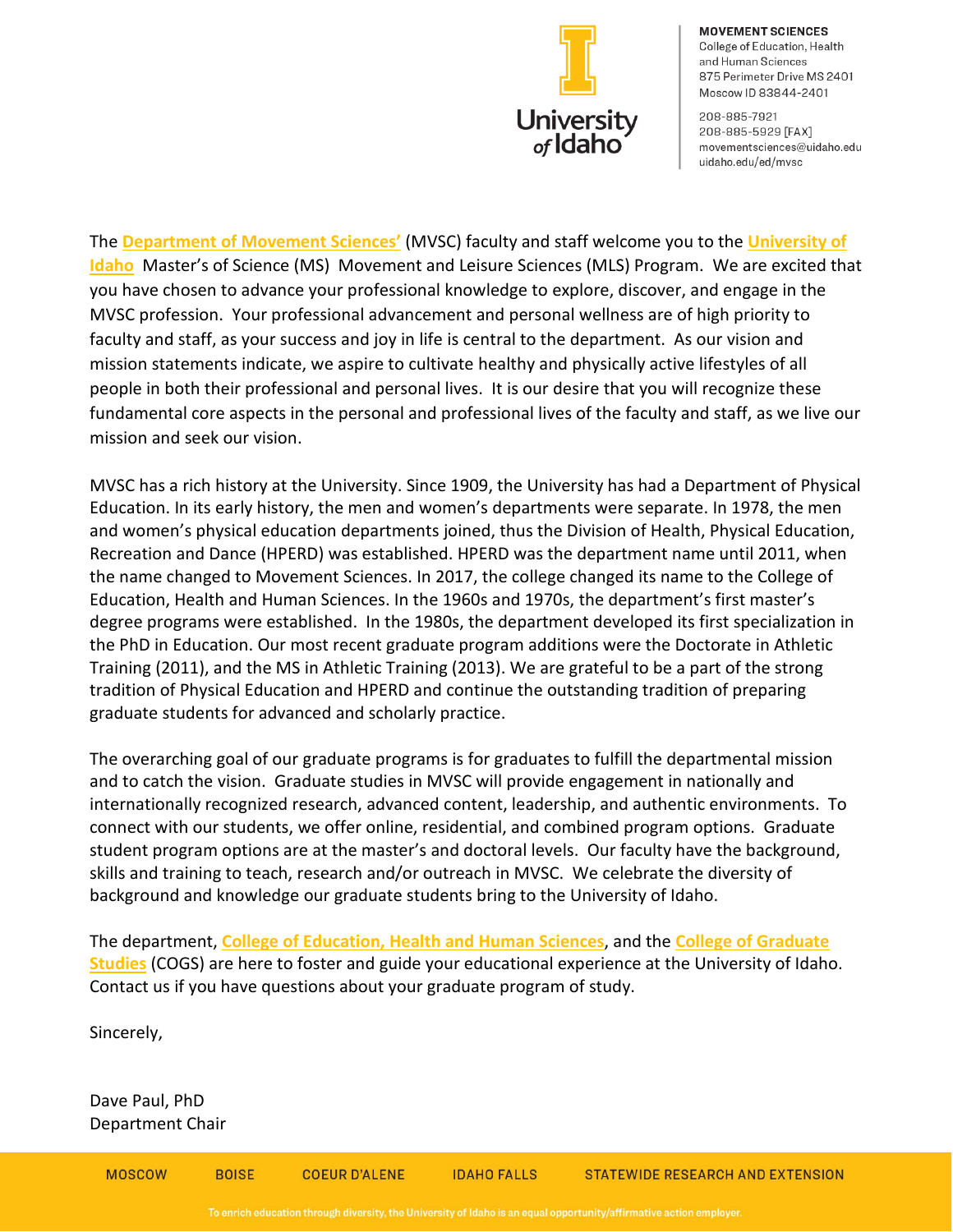### **MVSC GRADUATE DEGREES**

The MVSC Department offers graduate degree programs at the master's and doctoral levels. Master's degrees offered are: MEd Physical Education (MEd PE); MS Athletic Training; and MS MLS with specializations in Exercise, Sport, and Health Sciences (ESHS), Recreation, Sport, and Tourism Management (RSTM), and Physical Activity and Dance Pedagogy (PADP). Doctoral degrees offered are: PhD in Education with specializations in Exercise Science, and Healthy Active Lifestyles; and Doctorate in Athletic Training. This handbook will focus on the MS MLS with the program specializations of ESHS, RSTM, and PADP.

### **MS MOVEMENT AND LEISURE SCIENCES**

### **Purpose**

The MS MLS master's degree is designed to develop advanced knowledge and skills for a diversity of movement and leisure sciences fields. Research and/or authentic professional skills are avenues for student focused plans of study. Both online and face-to-face learning experience options are available to MS MLS students.

### **Mission**

We prepare advanced movement sciences professionals to create, disseminate, and evaluate current research in a combination of movement, physical activity, exercise, fitness, recreation, sport and/or health fields.

### **Vision**

To lead in developing the highest quality movement sciences professionals that cultivate healthy and physically active lifestyles within the diversity of movement sciences fields.

### **Goal**

MS MLS goals are centered on students engaging in inquiry to effectively explore scientific content and authentic problems through a holistic perspective in order to be ethical leaders within the MS MLS fields.

### **Outcomes**

The learning outcomes of the MS MLS Program are to:

1. Apply inquiry skills (e.g., exploring through questions, testing and reflection), techniques (e.g.,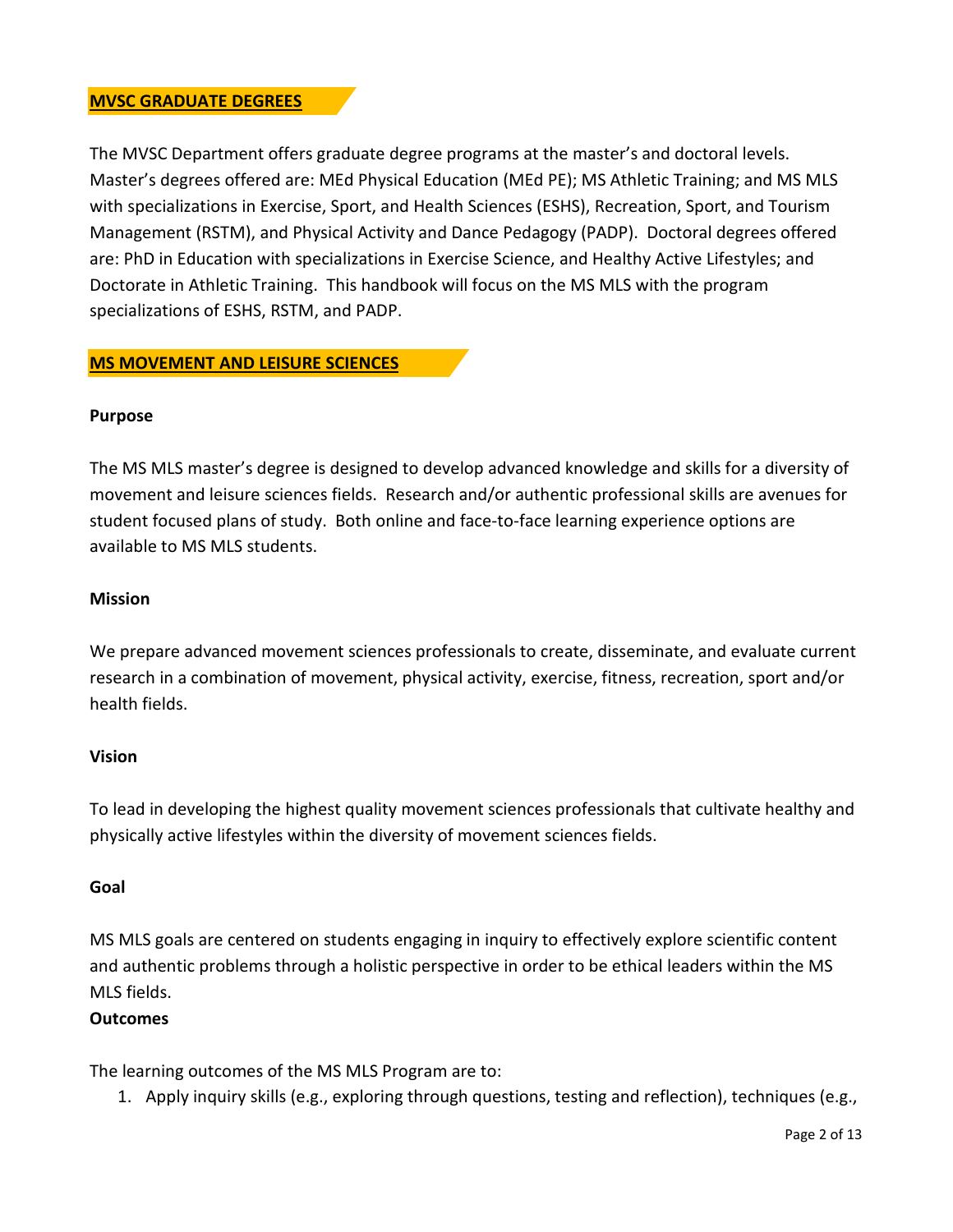case study, authentic field experience) and tools (e.g., Vicon Motion Capture system) to effectively investigate problems and communicate knowledge related to healthy active lifestyles,

- 2. Analyze wellness through a holistic perspective in relation to a healthy active lifestyle, and
- 3. Evaluate effective leadership, marketing and/or ethics in working with individuals and/or groups to lead a healthy active lifestyle.

### **Uniqueness**

The MS MLS Program is uniquely structured with asynchronous and synchronous online learning formats, along with face-to-face learning formats. The program options allow for students to build study plans to meet their professional career goals, along with the options of online and/or face-toface learning experiences. Detailed MS MLS Program information can be found at **[MS MLS Exercise,](https://www.uidaho.edu/ed/mvsc/academics/esh/mls-ms-esh)  Sport, [and Health Sciences](https://www.uidaho.edu/ed/mvsc/academics/esh/mls-ms-esh)**; **[MS MLS Recreation, Sport,](https://www.uidaho.edu/ed/mvsc/academics/recreation/mls-ms-recreation) and Tourism Management**; and **[MS MLS](https://www.uidaho.edu/ed/mvsc/academics/pete/mls-ms-pete)  [Physical Activity and Dance Pedagogy links](https://www.uidaho.edu/ed/mvsc/academics/pete/mls-ms-pete)**.

### **Thesis and Non-Thesis Options**

The department offers thesis and non-thesis options for the MS MLS Degree. Students selecting the thesis option will engage in original research that demonstrates independent and critical thought on a topic related to the MS MLS specializations and approved by the major professor. A thesis topic must be proposed and the original results must be publicly defended. Thesis work will be evaluated by the major professor and committee (see the Committee Section below as to the committee structure). See the **[Thesis and Dissertation Resources](https://www.uidaho.edu/cogs/resources/student-resources/thesis-dissertation)** for more information (e.g., Thesis and Dissertation Handbook, examples, dates and deadlines, etc).

Students selecting the thesis option (i.e., 6 credits) must have identified thesis as the option on the initial application to the program. If a student wants to change from a non-thesis to a thesis option, the student will need approval from a major professor and two additional faculty members agreeing to serve on the student's committee. Students must complete the **[Request to Proceed with Final](https://www.uidaho.edu/-/media/UIdaho-Responsive/Files/cogs/COGS-Forms/Request-to-Proceed-with-Final-Defense.pdf?la=en&hash=BE550DC0309083149DE0ACF96296C7FE3356C722)  [Defense Form](https://www.uidaho.edu/-/media/UIdaho-Responsive/Files/cogs/COGS-Forms/Request-to-Proceed-with-Final-Defense.pdf?la=en&hash=BE550DC0309083149DE0ACF96296C7FE3356C722)** 10 business days prior to the defense of the thesis.

A non-thesis MS MLS student has three options for a culminating work: a) written comprehensive exams plus 6 additional elective credits; b) field-based internship (i.e., HS, PEP, or RSTM 598, 6 credits) consisting of 270 to 360 hours in an approved physical activity, sport, recreation, fitness or health setting; or c) culminating project (i.e., HS, PEP, or RSTM 502 3 credits) plus 3 additional elective credits. Students following the non-thesis option must have the major professor complete the reporting of non-thesis requirement prior to graduation. The major professor will receive an automated email when an application to graduate is submitted by the student.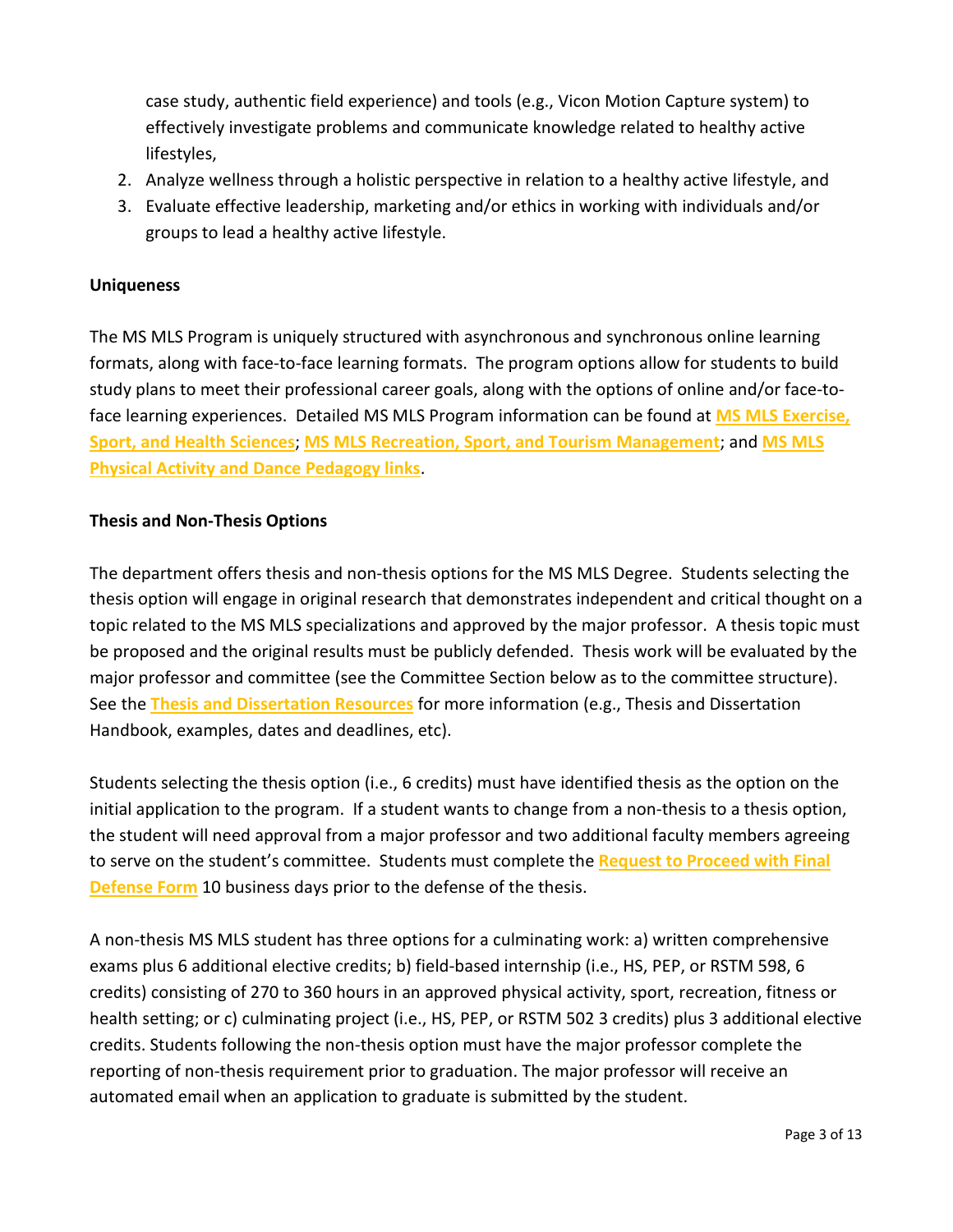A written comprehensive exam is an exam that tests the depth and breadth of knowledge in the student's area of study and usually includes questions from 3 graduate courses in the student's plan of study. If a written comprehensive exam is selected, 6 additional credits of elective course work will be needed to satisfy the 30-credit requirement. Guidelines for the exam include: a) a majority of the coursework must be completed; b) the exam date is set by the major professor and must be scheduled during the final term in which the student is enrolled; c) the major professor coordinates the exam experience for the student which is 6 hours in length with a 1 hour break for lunch (i.e., 9 am to 4 pm); d) the major professor collects questions from professors of coursework appearing on the student's study plan; e) a computer from the MVSC Office can be scheduled for use; f) exam questions are evaluated by the faculty member who submitted the question on a pass/fail basis; g) exam questions should be evaluated within 2 weeks of the scheduled exam; h) if a student fails a question or the overall exam, then the student has 2 weeks in which the failed portion of the exam can be retaken; and a second failure of the overall exam will result in a reporting of not passing the non-thesis requirement, and thus not completing the degree.

An internship is a field-based experience of 270 to 360 hours (6 credits) at an approved physical activity, sport, recreation, fitness or health setting. The purpose of a field-based internship is to provide the student hands-on experience in a real-world setting. The field-based internship should be a new experience, separate from a graduate assistantship or current employment. New and/or additional responsibilities and opportunities in one's current assistantship or employment may be acceptable, depending on the specialization. Check with your major professor or specialization's internship coordinator for specific requirements prior to undertaking internship. The internship will include a culminating project that will be publicly presented to a stakeholder group (for example, the internship site organization; see more examples in Q5 of the FAQs below), after the majority of internship hours are completed. The major professor and student will decide on the type of culminating presentation. The field-based internship must be in a facility related to the MS MLS specializations and approved by the major professor prior to registering for the credits and starting the associated work.

A culminating project (HS, PEP, or RSTM 502, 3 credits) is a student-led independent and original piece of scholarly engaged work that is completed in the final semester of graduate studies. The purpose of the project should be to explore, plan, implement and evaluate scholarly engaged outreach to clients, communities and/or organizations. The culminating project must be on a topic related to the MS MLS specializations and approved by the major professor prior to registering for the credits and starting the associated work. A student who chooses a culminating project will need 3 additional credits of elective course work to satisfy the 30-credit requirement.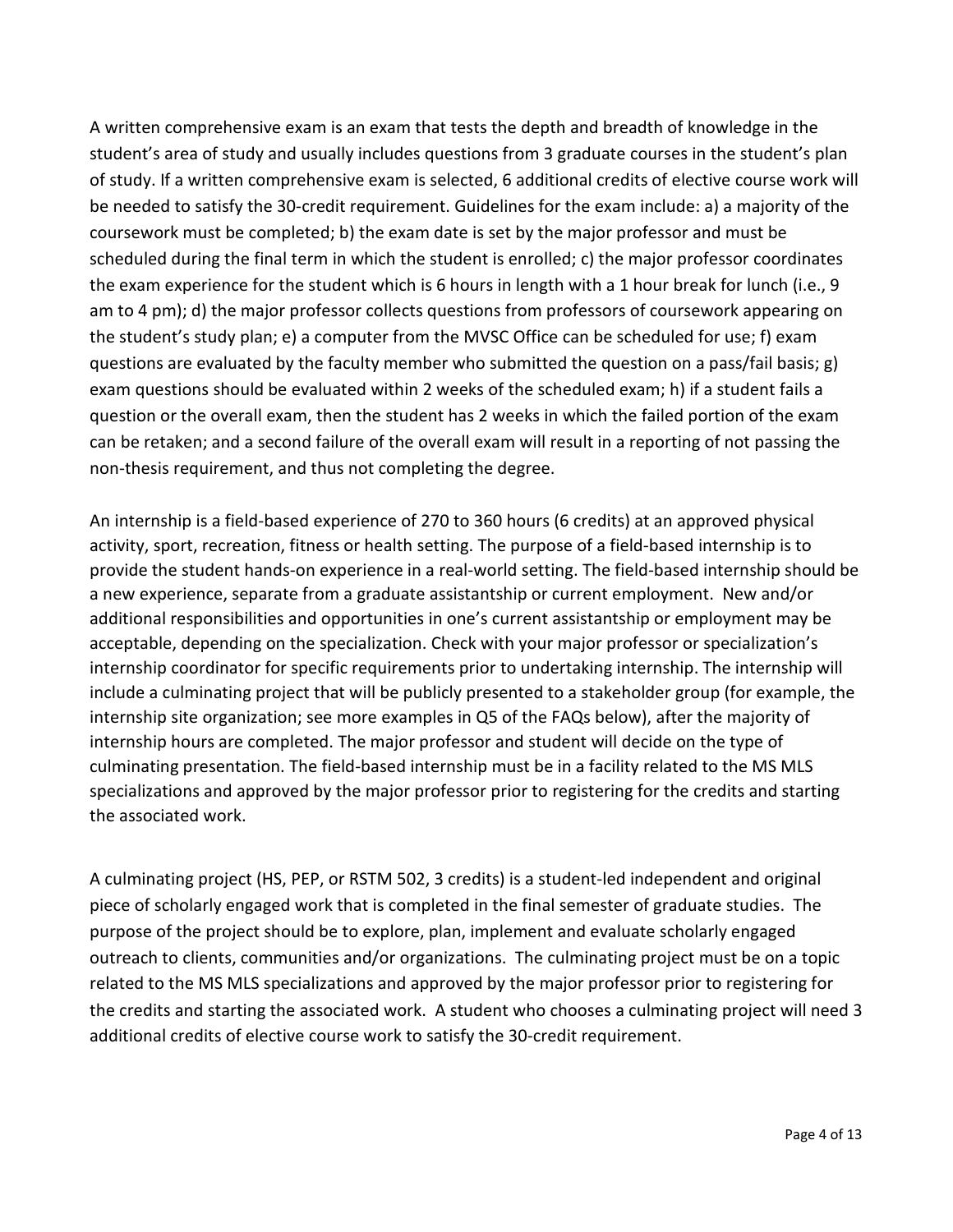### **Major Professor**

To be admitted into the MS MLS an applicant must have a MVSC faculty member agree to serve as a major professor in advance. Any faculty member in MVSC with graduate faculty status can be a MS MLS major professor. A major professor is initially assigned upon acceptance into the program, but a major professor change can take place anytime during a student's course of study. If a MS MLS student is awarded a departmental teaching assistantship, the student must have a MVSC faculty member as a major professor. Changing a major professor may result in required changes to a plan of study, and the culminating project, internship, comprehensive exam, or thesis. See the **[Major](https://www.uidaho.edu/-/media/UIdaho-Responsive/Files/cogs/COGS-Forms/Guides/Add-or-Change-Committee-members-7_2015.pdf?la=en&hash=B5499A9EC856A7EA15F291BA76865F31D815DF5E)  [Professor and/or Committee Form](https://www.uidaho.edu/-/media/UIdaho-Responsive/Files/cogs/COGS-Forms/Guides/Add-or-Change-Committee-members-7_2015.pdf?la=en&hash=B5499A9EC856A7EA15F291BA76865F31D815DF5E)**

### **Committee**

A committee is only required for a MS MLS thesis student. The committee must consist of three faculty members, one of which must be a MVSC faculty as major professor, and at least two of the faculty members must hold graduate faculty status at the University of Idaho. If a non-UI faculty member committee appointment is desired, then first complete the **Non-UI [Faculty Committee](https://www.uidaho.edu/-/media/UIdaho-Responsive/Files/cogs/COGS-Forms/non-ui-faculty-appointment.pdf?la=en&hash=7FB784C5B07202548E1ED515D173EBE4C02B33B1)  [Member Appointment Form](https://www.uidaho.edu/-/media/UIdaho-Responsive/Files/cogs/COGS-Forms/non-ui-faculty-appointment.pdf?la=en&hash=7FB784C5B07202548E1ED515D173EBE4C02B33B1)**. A thesis committee should be established by the end of the first academic year or 2<sup>nd</sup> semester.

### **Application Due Dates**

Applications for the MS MLS are accepted anytime during the calendar year. Priority application review deadlines for students seeking financial support and graduate assistantships are listed on the **[COGS](https://www.uidaho.edu/cogs)** website. U.S. applicant materials received after the priority deadline and prior to the term in which coursework is intended to commence can be reviewed, if additional students can be accepted into the program. International applicants must follow application submission deadlines due to the additional time required for processing materials. International application deadlines are May  $1<sup>st</sup>$ , Oct. 1<sup>st</sup> and March 15<sup>th</sup> for fall, spring and summer terms, respectively. For any other questions regarding application deadlines, please visit the **[COGS](https://www.uidaho.edu/cogs)** website.

### **Study Plans**

The MS MLS has three specialization options (i.e., ESHS, RSTM and PADP) with common core coursework. Students should meet with their major professor prior to registering for classes each semester/term. A study plan should be developed by the student and major professor during the first semester of coursework. If a student selects the thesis option, then the student should meet with the major professor and committee concerning the study plan. Study plans are approved by the major professor, department chair and College of Graduate Studies Dean. Changes to a study plan require the same approval. Study plans must be submitted via degree audit by the students, the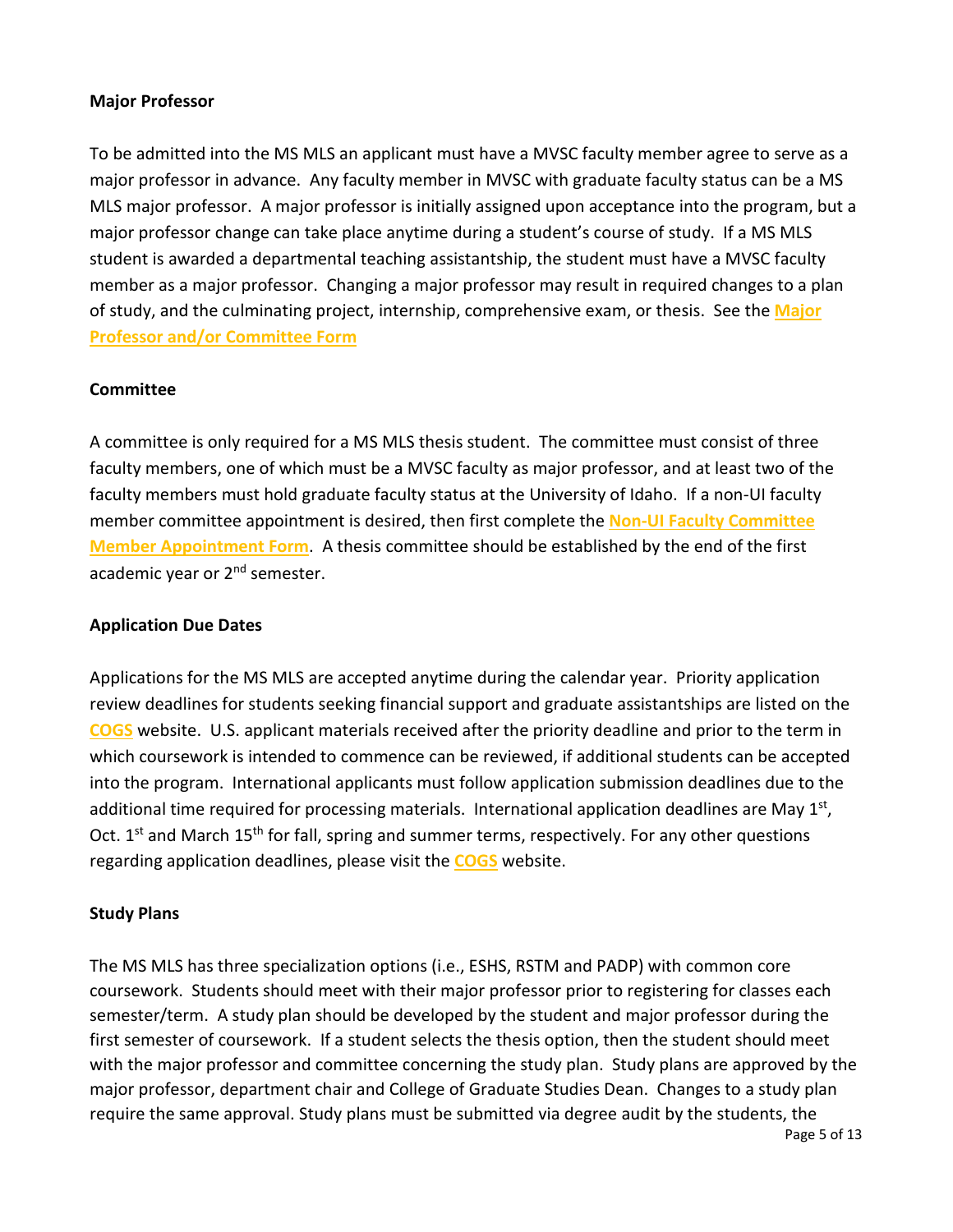major professor and all others will be notified electronically for their approval. A major professor must be appointed prior to submitting a study plan, and a study plan is required for graduate students. Sample study plans are provided below, and can be accessed using the following links: **[Exercise, Sport, and Health Sciences](https://www.uidaho.edu/ed/mvsc/academics/esh/mls-ms-esh)**; **[Recreation, Sport, and Tourism Management](https://www.uidaho.edu/ed/mvsc/academics/recreation/mls-ms-recreation)**; and **[Physical](https://www.uidaho.edu/ed/mvsc/academics/pete/mls-ms-pete)  [Activity and Dance Pedagogy](https://www.uidaho.edu/ed/mvsc/academics/pete/mls-ms-pete)**.

### **MS MLS Faculty**

| Name                 | <b>Contact Information</b> | Specialization                            |
|----------------------|----------------------------|-------------------------------------------|
| Belle Baggs, MFA     | belleb@uidaho.edu          | Physical Activity Pedagogy, Dance         |
|                      |                            | Pedagogy                                  |
| Josh Bailey, PhD     | joshuabailey@uidaho.edu    | ESHS, Biomechanics, Mechanics of Sport    |
|                      |                            | and Human Performance, Movement           |
|                      |                            | Analysis                                  |
| Ann Brown, PhD       | afbrown@uidaho.edu         | ESHS, Exercise Physiology, Metabolism,    |
|                      |                            | <b>Body Composition, Performance</b>      |
| Helen Brown, RD, MPH | helenb@uidaho.edu          | ESHS, Health, Community Assessments       |
| Damon Burton, PhD    | dburton@uidaho.edu         | ESHS, Sport Psychology, Survey            |
|                      |                            | Development                               |
| Cate Egan, PhD       | eganca@uidaho.edu          | Physical Activity Pedagogy, Whole         |
|                      |                            | Community, School, Child                  |
| Dave Paul, PhD       | dpaul@uidaho.edu           | ESHS, Exercise Physiology, Physical       |
|                      |                            | <b>Activity Measurement</b>               |
| Bruce Saxman, MA     | bsaxman@uidaho.edu         | RSTM, Adventure Education and             |
|                      |                            | Motivation                                |
| Philip Scruggs, PhD  | pwscruggs@uidaho.edu       | Physical Activity Pedagogy, Active        |
|                      |                            | Transport, Workplace Activity             |
| Julie Son, PhD       | jstaffordson@uidaho.edu    | RSTM, Leisure & Health, Physical Activity |
|                      |                            | in RSTM, Outdoor Recreation for           |
|                      |                            | Wellness, Leisure across the Lifespan     |
| Sharon Stoll, PhD    | sstoll@uidaho.edu          | RSTM, Sport Ethics, Moral Reasoning,      |
|                      |                            | Leadership                                |
| Chantal Vella, PhD   | cvella@uidaho.edu          | ESHS, Exercise Physiology,                |
|                      |                            | Cardiometabolic Health, Physical          |
|                      |                            | Activity, Sedentary Behavior              |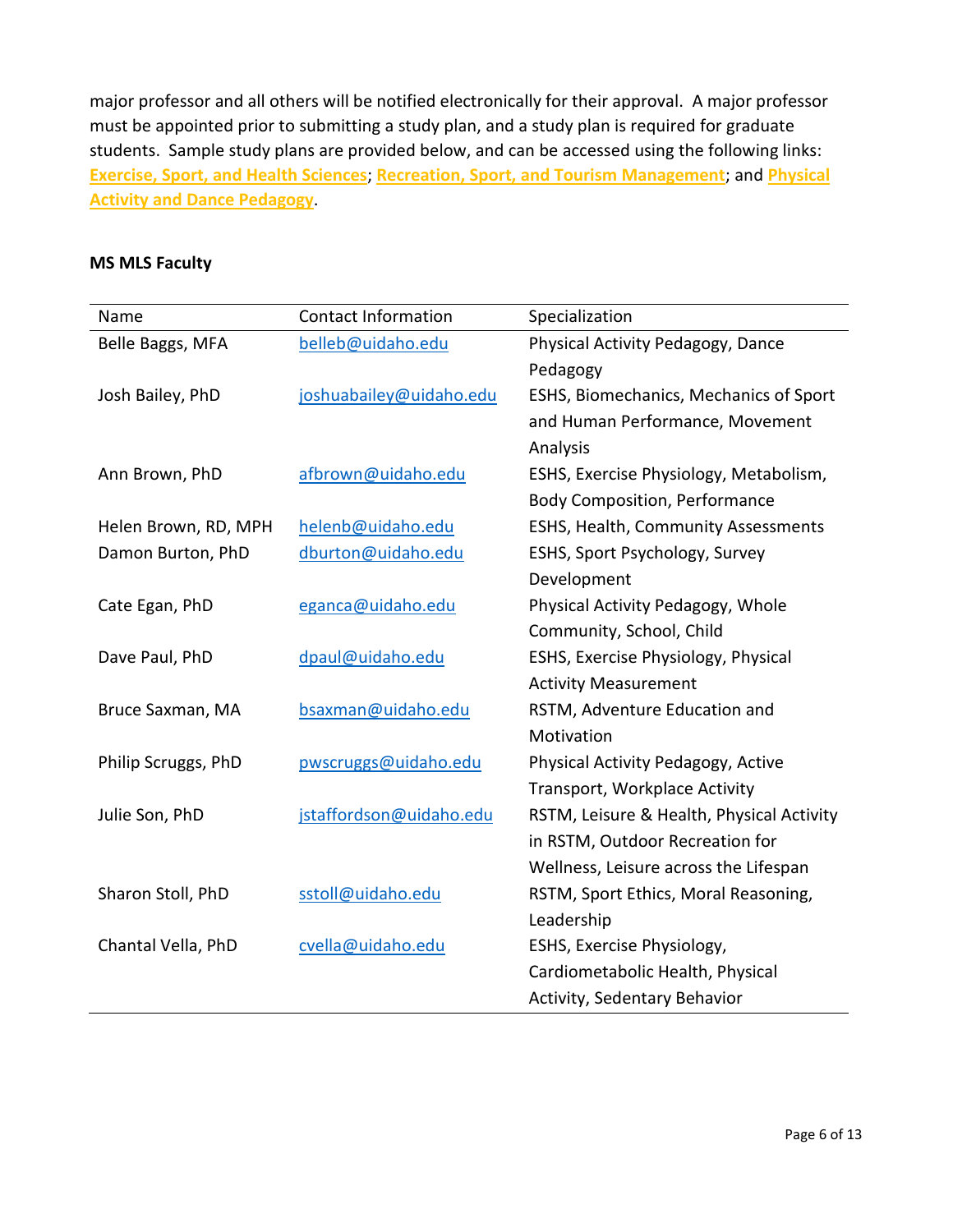### MS IN MOVEMENT & LEISURE SCIENCES

Exercise, Sport, and Health Sciences Location: Moscow Campus



University of Idaho College of Education, **Health and Human Sciences** 

# EXERCISE, SPORT, AND HEALTH SCIENCES CAREERS

The MS in Movement and Leisure Sciences with a specialization in Exercise, Sport, and Health Sciences provides opportunities for students to develop inquiry skills, advanced content knowledge, and leadership in physical activity, fitness, health and exercise science. The degree prepares students to work in settings such as fitness centers, wellness programs, sports facilities and research centers. Students will work with faculty members who are currently involved in research and/or outreach.

Curricular Requirements (\*online):

#### Total Credits for Graduation: 30

| <b>CORE COURSEWORK (9 CRS)</b>                                                                                                                                                                                                                           |                      |
|----------------------------------------------------------------------------------------------------------------------------------------------------------------------------------------------------------------------------------------------------------|----------------------|
| *MVSC 570 Research in Physical Activity, Theory, and Design                                                                                                                                                                                              | 3                    |
| *PEP 570 Ethical Practice and Communication in Physical Activity OR<br>*REC 525 Programming and Marketing in Movement and Leisure Sciences                                                                                                               | 3                    |
| *PEP 530 Contemporary Issues in Health and Activity OR<br>PEP 563 Physical Activity, Health, and Metabolic Disease                                                                                                                                       | 3                    |
| <b>SPECIALIZATION COURSEWORK (9 CRS)</b>                                                                                                                                                                                                                 |                      |
| ED 584 Univariate Quantitative Research in Education prereq: ED 571 OR<br>ED 595 Survey Design for Social Science Research OR<br><b>WSU ED PSYCH 508 Educational Statistics OR</b><br>STAT 431 Statistical Analysis prereq: STAT 251, STAT 301, STAT 416 | 3                    |
| PEP 518 Advanced Physiology of Exercise                                                                                                                                                                                                                  | 3                    |
| PEP 560 Sport Psychology OR<br>PEP 561 Motivation in Sport & Recreation                                                                                                                                                                                  | 3                    |
| <b>ELECTIVES (6 CRS)</b>                                                                                                                                                                                                                                 |                      |
| PEP 504 Special Topics                                                                                                                                                                                                                                   | 3                    |
| *PEP 523 Physical Activity Assessment and Enrichment                                                                                                                                                                                                     | 3                    |
| *PEP 530 Contemporary Issues in Health & Activity                                                                                                                                                                                                        | 3                    |
| PEP 563 Physical Activity, Health and Metabolic Disease                                                                                                                                                                                                  | 3                    |
| PEP 560 Sport Psychology                                                                                                                                                                                                                                 | 3                    |
| PEP 561 Motivation in Sport and Recreation                                                                                                                                                                                                               | 3                    |
| Upper division undergraduate courses (consult with major professor)                                                                                                                                                                                      | 3                    |
| <b>CULMINATING PROJECT (3-6 CRS)</b>                                                                                                                                                                                                                     |                      |
| PEP 598 Internship OR<br>PEP 500 Master's Thesis Research OR<br>Comprehensive Exams plus 6 additional elective credits OR<br>PEP 502 Project (3 cr plus 3 additional elective crs)                                                                       | 6<br>6<br>$\,6$<br>3 |
| For More Information, Please Contact:<br>David Paul, PhD<br>Chantal Vella. PhD<br>Ann Brown, PhD                                                                                                                                                         |                      |

For N

(208) 885-2186 (208) 885-1054 (208) 885-0172

(208) 885-0355 (208) 885-2189 (208) 885-7986

Damon Burton, PhD Joshua Bailey, PhD Helen Brown, MPH/RD dburton@uidaho.edu joshuabailey@uidaho.edu helenb@uidaho.edu

dpaul@uidaho.edu cvella@uidaho.edu afbrown@uidaho.edu

www.uidaho.edu/ed/mvsc movementsciences@uidaho.edu (208) 885-7921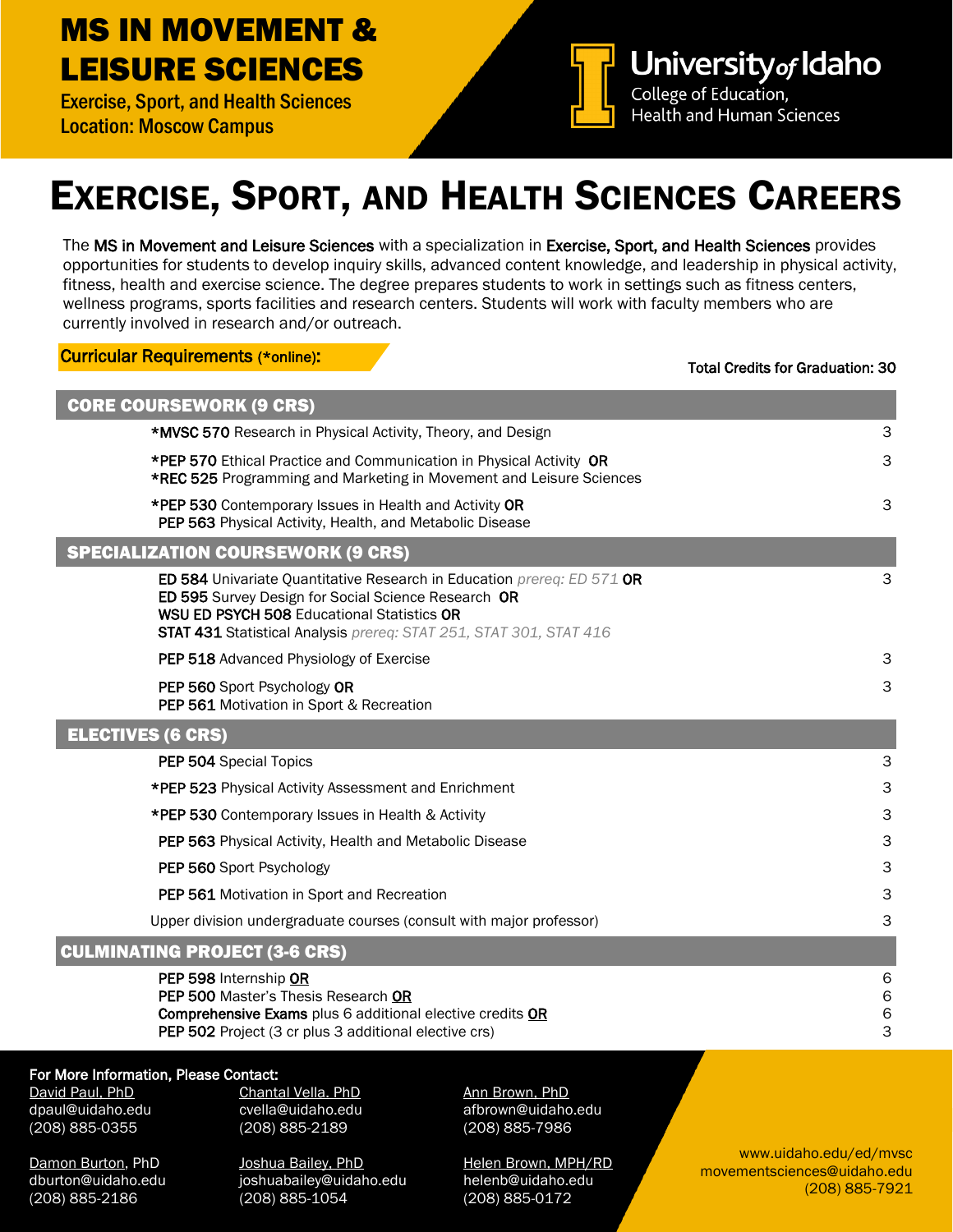### MS IN MOVEMENT & LEISURE SCIENCES

Recreation, Sport, and Tourism Management Location: Moscow Campus or Online



# RECREATION, SPORT, AND TOURISM CAREERS

The MS in Movement & Leisure Sciences with a specialization in Recreation, Sport, and Tourism Management prepares students to work in settings such as municipal parks and recreation, K-12 and university sports programs, outdoor and adventure recreation, special events, tourism, and sports facilities. Students will learn to develop skills such as planning, organizing, and implementing experiences and programs for different audiences. For on-campus students, Idaho's location and campus provide ample opportunities for students to explore lakes, mountains, and rivers, popular park and tourism destinations, and university sporting events.

| <b>Curricular Requirements (*online/online option):</b>                                                                                                                               | <b>Total Credits for Graduation: 30</b> |
|---------------------------------------------------------------------------------------------------------------------------------------------------------------------------------------|-----------------------------------------|
| <b>CORE COURSEWORK (9 CRS)</b>                                                                                                                                                        |                                         |
| *MVSC 570 Research in Physical Activity, Theory, and Design                                                                                                                           | 3                                       |
| *PEP 570 Ethical Practice and Communication in Physical Activity                                                                                                                      | 3                                       |
| *PEP 530 Activity and Health in Movement and Leisure Sciences                                                                                                                         | 3                                       |
| <b>SPECIALIZATION COURSEWORK (6 CRS)</b>                                                                                                                                              |                                         |
| *RSTM 525 Programming and Marketing in Movement and Leisure Sciences                                                                                                                  | 3                                       |
| *RSTM 585 Trends and Policies in Recreation, Sport, and Tourism Management                                                                                                            | 3                                       |
| <b>ELECTIVES (9 CRS)</b>                                                                                                                                                              |                                         |
| <b>*RSTM 590 Experience and Event Management</b>                                                                                                                                      | 3                                       |
| PEP 475 Moral Reasoning in Sport                                                                                                                                                      | 3                                       |
| *PEP 522 Pedagogy Applied to Health, Physical Education, Recreation and Dance                                                                                                         | 3                                       |
| *PEP 523 Physical Activity Assessment and Enrichment                                                                                                                                  | 3                                       |
| *PEP 530 Activity and Health in Movement and Leisure Sciences                                                                                                                         | 3                                       |
| PEP 560 Sport Psychology                                                                                                                                                              | 3                                       |
| PEP 561 Motivation in Sport and Recreation                                                                                                                                            | 3                                       |
| <b>PEP 563</b> Physical Activity, Health and Metabolic Disease                                                                                                                        | 3                                       |
| *RSTM 504 Special Topics, *RSTM 599 Research, *RSTM 408 Experiential Education, RSTM 411<br>Expedition Planning and Management, and/or other courses approved by the Major Professor. | 3                                       |
| <b>CULMINATING PROJECT (6 CRS)</b>                                                                                                                                                    |                                         |

| 6                                                                                                                         |
|---------------------------------------------------------------------------------------------------------------------------|
| <b>*RSTM 500 Master's Thesis Research OR</b><br>6                                                                         |
| <b>Comprehensive Exams</b> plus 6 additional elective credits <b>OR</b><br>-6                                             |
| <b>*RSTM 502</b> Project (3 cr project requires a written comprehensive exam and 3 additional elective crs)<br>$3/3$ or 6 |
|                                                                                                                           |

### For More Information, Please Contact:

Dr. Julie S. Son **Dr. Sharon Stoll Bruce Saxman, M.A.** jstaffordson@uidaho.edu sstoll@uidaho.edu bsaxman@uidaho.edu (208) 885-7155 (208) 885-2103 (208) 885-2165

www.uidaho.edu/ed/mvsc movementsciences@uidaho.edu (208) 885-7921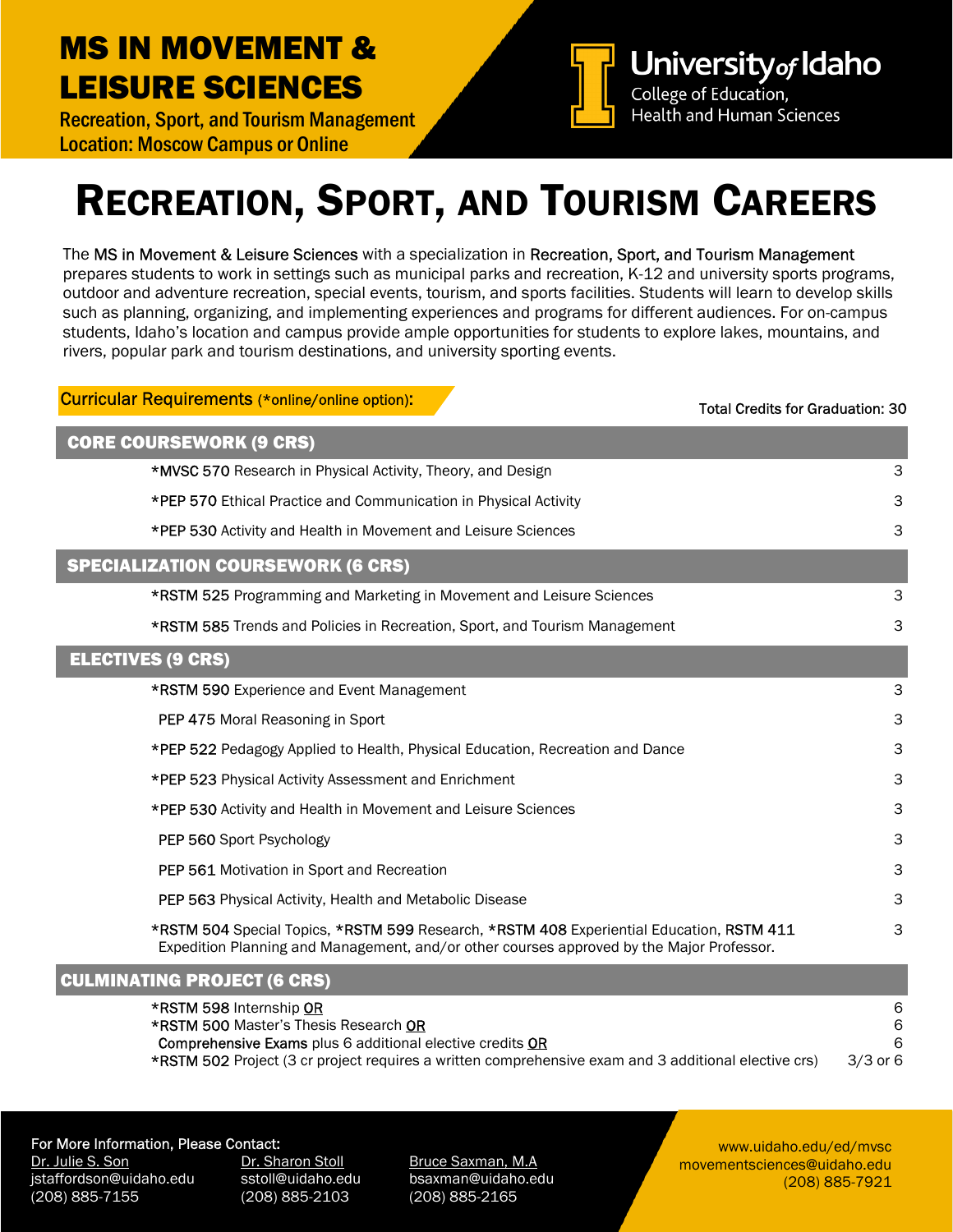### MS IN MOVEMENT & LEISURE SCIENCES

Physical Activity Pedagogy Location: Moscow Campus or Online



## PHYSICAL ACTIVITY AND DANCE PEDAGOGY CAREERS

The MS in Movement & Leisure Sciences with a specialization in Physical Activity and Dance Pedagogy prepares students to teach, evaluate, and promote healthy lifestyles in schools and community organizations. By working alongside faculty, students will be able to learn the skills needed to examine and address issues concerning physical activity, health, and active lifestyles. Students will also gain experience planning, developing, and implementing health-related programming.

### Curricular Requirements (\*online):

#### Total Credits for Graduation: 30

| <b>CORE COURSEWORK (9 CRS)</b>                                                                                                                                                                         |                               |
|--------------------------------------------------------------------------------------------------------------------------------------------------------------------------------------------------------|-------------------------------|
| *MVSC 570 Research in Physical Activity, Theory, and Design                                                                                                                                            | 3                             |
| *PEP 570 Ethical Practice and Communication in Physical Activity OR<br>*RSTM 525 Programming and Marketing in Movement and Leisure Sciences                                                            | 3                             |
| *PEP 530 Activity and Health in Movement and Leisure Sciences OR<br>PEP 563 Physical Activity, Health, and Metabolic Disease                                                                           | 3                             |
| <b>SPECIALIZATION COURSEWORK (9 CRS)</b>                                                                                                                                                               |                               |
| *PEP 522 Pedagogy Applied to Health, Physical Education, Recreation, and Dance                                                                                                                         | 3                             |
| *PEP 523 Physical Activity Assessment and Enrichment                                                                                                                                                   | 3                             |
| *PEP 544 Program Development                                                                                                                                                                           | 3                             |
| <b>ELECTIVES (6 CRS)</b>                                                                                                                                                                               |                               |
| *PEP or DAN 504 Special Topics                                                                                                                                                                         | 3                             |
| PEP 518 Advanced Physiology of Exercise                                                                                                                                                                | 3                             |
| *PEP 530 Activity and Health in Movement and Leisure Sciences                                                                                                                                          | 3                             |
| *PEP 560 Sport Psychology                                                                                                                                                                              | 3                             |
| *PEP 561 Motivation in Sport & Recreation                                                                                                                                                              | 3                             |
| PEP 563 Physical Activity, Health, and Metabolic Disease                                                                                                                                               | 3                             |
| *RSTM 525 Programming and Marketing in Movement and Leisure Sciences                                                                                                                                   | 3                             |
| *RSTM 590 Experience and Event Management                                                                                                                                                              | 3                             |
| *MVSC 586 Healthy Active Lifestyle Assessment and Intervention                                                                                                                                         | 3                             |
| <b>CULMINATING PROJECT (6 CRS)</b>                                                                                                                                                                     |                               |
| PEP 598 Internship OR<br>PEP 500 Master's Thesis Research OR<br>Comprehensive Exams plus 6 additional elective credits OR<br>*PEP or DAN 502 Project (3 cr project requires 3 additional elective crs) | 6<br>$\,6$<br>6<br>$3/3$ or 6 |

### For More Information, Please Contact:

Cate Egan, PhD Belle Baggs, MFA Philip Scruggs, PhD (208) 885-1053 (208) 885-6273 (208) 885-2192

eganca@uidaho.edu belleb@uidaho.edu pwscruggs@uidaho.edu

www.uidaho.edu/ed/mvsc movementsciences@uidaho.edu (208) 885-7921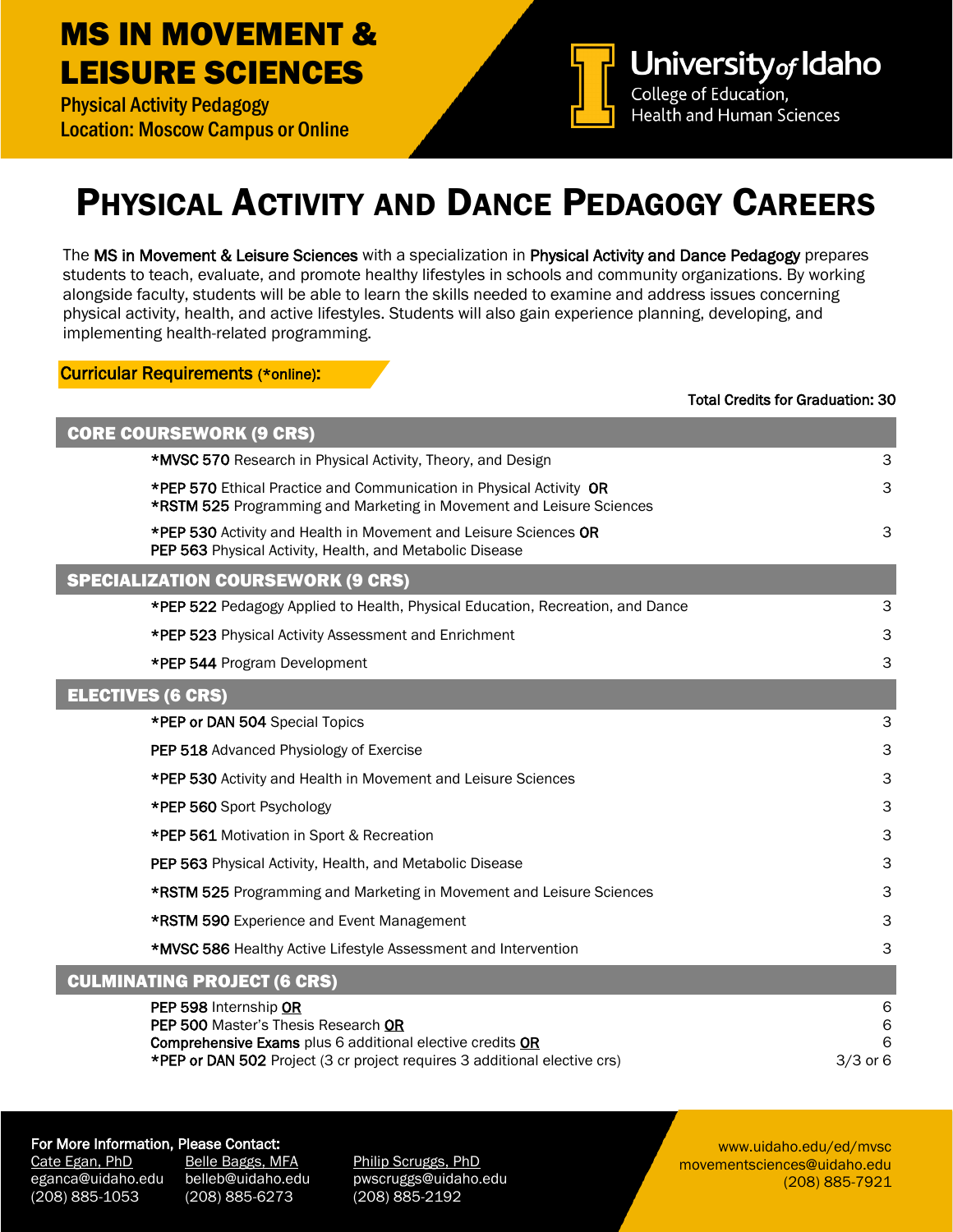### **MOVEMENT SCIENCES TEACHING ASSISTANTSHIPS**

The awarding of teaching assistantships (TA) in MVSC is a competitive process. MVSC TA applications can be obtained from the following link: **<https://www.uidaho.edu/ed/mvsc/funding>**. TA applications are due by *February 1st* for a fall start date. Applications are reviewed by the department chair and then made available to the department program faculty. Before awarding a TA, the student must be accepted into one of departmental graduate programs, with an assigned major professor, and have no conditions placed on admissions status (e.g., conditional admissions based on first semester GPA). All complete and eligible TA applications will be made available to the general faculty at least one week prior to the winter meeting.

For departmental TA awards, doctoral students are given priority over master's students. Students enrolled in non-MVSC degrees are not eligible for a MVSC TA award.

The departmental TA for a master's student is intended to be a 1 to 2-year financial support mechanism, and yearly renewal is contingent upon satisfactory evaluation.

### **GENERAL GRADUATE STUDENT INFORMATION**

### **Academic Performance**

See the COGS **[Probation, Disqualification, and Reinstatement](https://catalog.uidaho.edu/colleges-related-units/graduate-studies/#generalgraduateregulationstext)** information in the General Catalog. Graduate students remain in good standing if the semester GPA and the cumulative GPA are 3.00 or higher, and the student receives a satisfactory annual review.

To be eligible for graduation, a candidate for an advanced degree must have a cumulative GPA, based on all grades on his or her graduate transcript, of at least 3.00 (A = 4.00) and at least a 3.00 overall GPA across all courses listed on the approved study plan. The relevant GPA is calculated as stated in regulation E of the catalog. Courses in which grades of D or F are earned may not be counted toward the satisfaction of degree requirements; however, those grades are included in the GPA.

### **Annual Review**

The graduate student is responsible for initiating the annual review process with the major professor. Annual review form link for master's students: **[Master's Student Annual Review Form](https://www.uidaho.edu/-/media/UIdaho-Responsive/Files/cogs/COGS-Forms/Annual-Evaluation-and-Performance-Report-Masters-Specialist.pdf?la=en&hash=360D1AF57D8BEBF4389BFBF168AD45D586F3D2A5)**. The annual review should be completed and submitted by mid-April. If a warning or a recommendation for dismissal has been issued, then the department chair will send the report COGS for review.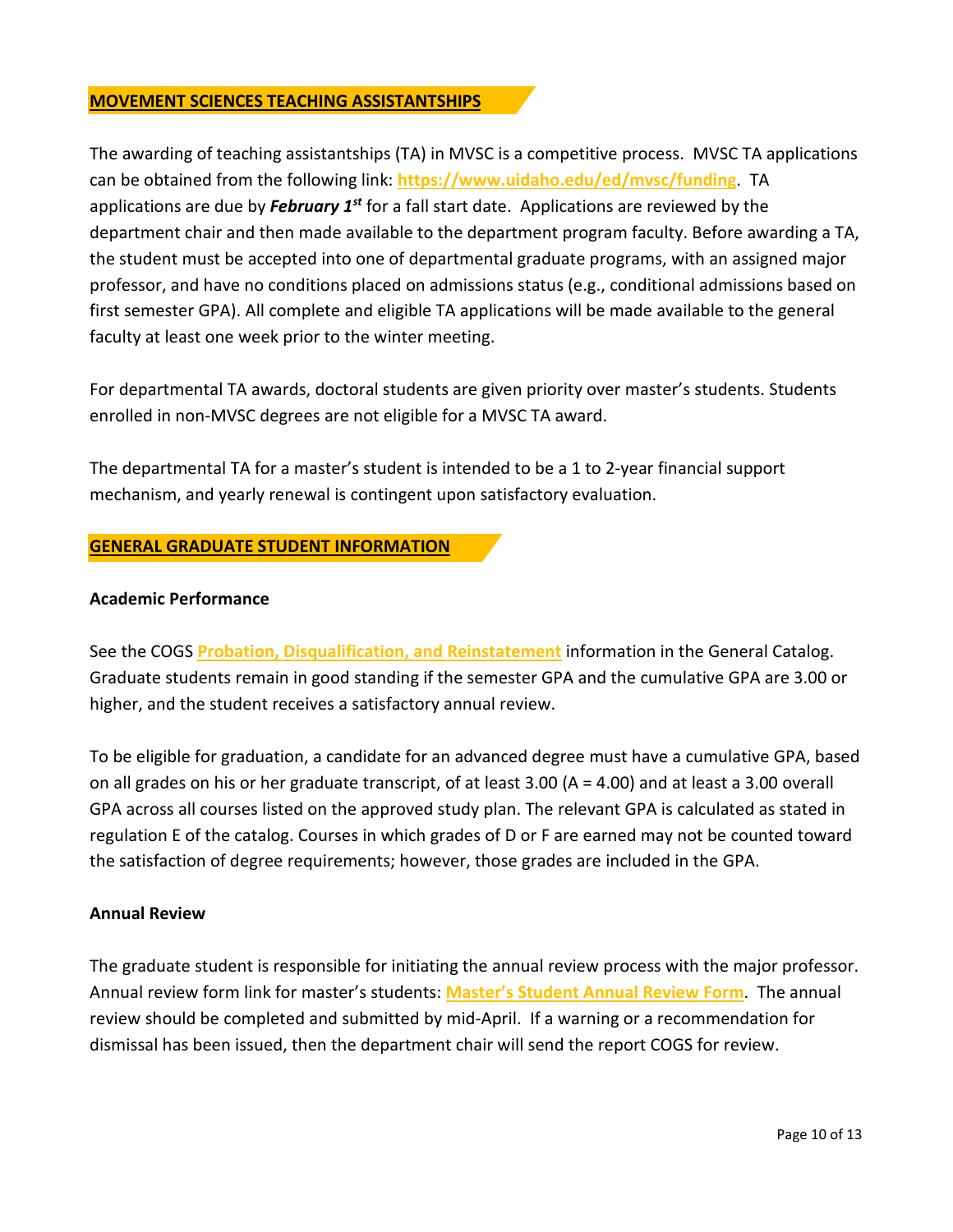### **Safety and Integrity in Research**

Protocol Approval: **<https://www.uidaho.edu/cogs/student-resources/research/before-starting>** Conduct of Research: **<https://www.uidaho.edu/apm/45/21>** Research Assurances: **<https://www.uidaho.edu/research/faculty/research-assurances>** Conflicts of Interests: **<http://www.webpages.uidaho.edu/fsh/5600.html> <http://www.webpages.uidaho.edu/fsh/5650.htm>**

### **Graduate Student Conduct and Conflict Resolution**

Information concerning student conduct can be found using the following link: **<https://www.uidaho.edu/student-affairs/dean-of-students/student-conduct>**

If a concern or conflict arises between a student and faculty member, or between a student and another student, the student with the concern should schedule a meeting with the given course professor or departmental employee in which there is a question and/or issue. If the issue is not associated with a given course, then the student should schedule a meeting with the major professor. If the student and other party in the department are not able to satisfactorily resolve the issue, then either the student and/or the other party can schedule a meeting with the Department Chair. If the student's issue is with the Department Chair, then the student should contact the College of Education, Health and Human Sciences Deans' Office. The student and/or department employee may also contact the Dean of Students Office and/or the **[University Ombuds Office](https://www.uidaho.edu/governance/faculty-staff/ombuds)** concerning the issue at any step in trying to resolve an issue.

If the departmental employee or student are not able to satisfactorily resolve the issue with the Department Chair mediating, then either party may schedule a meeting with the College of Education, Health and Human Services Dean's Office.

### **Graduate Student Resources**

| COGS Website:                  | https://www.uidaho.edu/cogs                                         |
|--------------------------------|---------------------------------------------------------------------|
| <b>General Catalog:</b>        | https://catalog.uidaho.edu/colleges-related-units/graduate-studies/ |
| Forms:                         | https://www.uidaho.edu/cogs/forms                                   |
| GPSA:                          | https://www.uidaho.edu/cogs/resources/student-resources/gpsa        |
| VandalCARE:                    | https://www.uidaho.edu/student-affairs/dean-of-students/vandalcare  |
| TA Handbook:                   | https://www.uidaho.edu/-/media/UIdaho-                              |
|                                | Responsive/Files/cogs/BrochuresHandbooksGuides/Teaching-Assistant-  |
|                                | Handbook.pdf                                                        |
| Thesis/Dissertation Resources: | https://www.uidaho.edu/cogs/resources/student-                      |
|                                | resources/thesis-dissertation                                       |

Page 11 of 13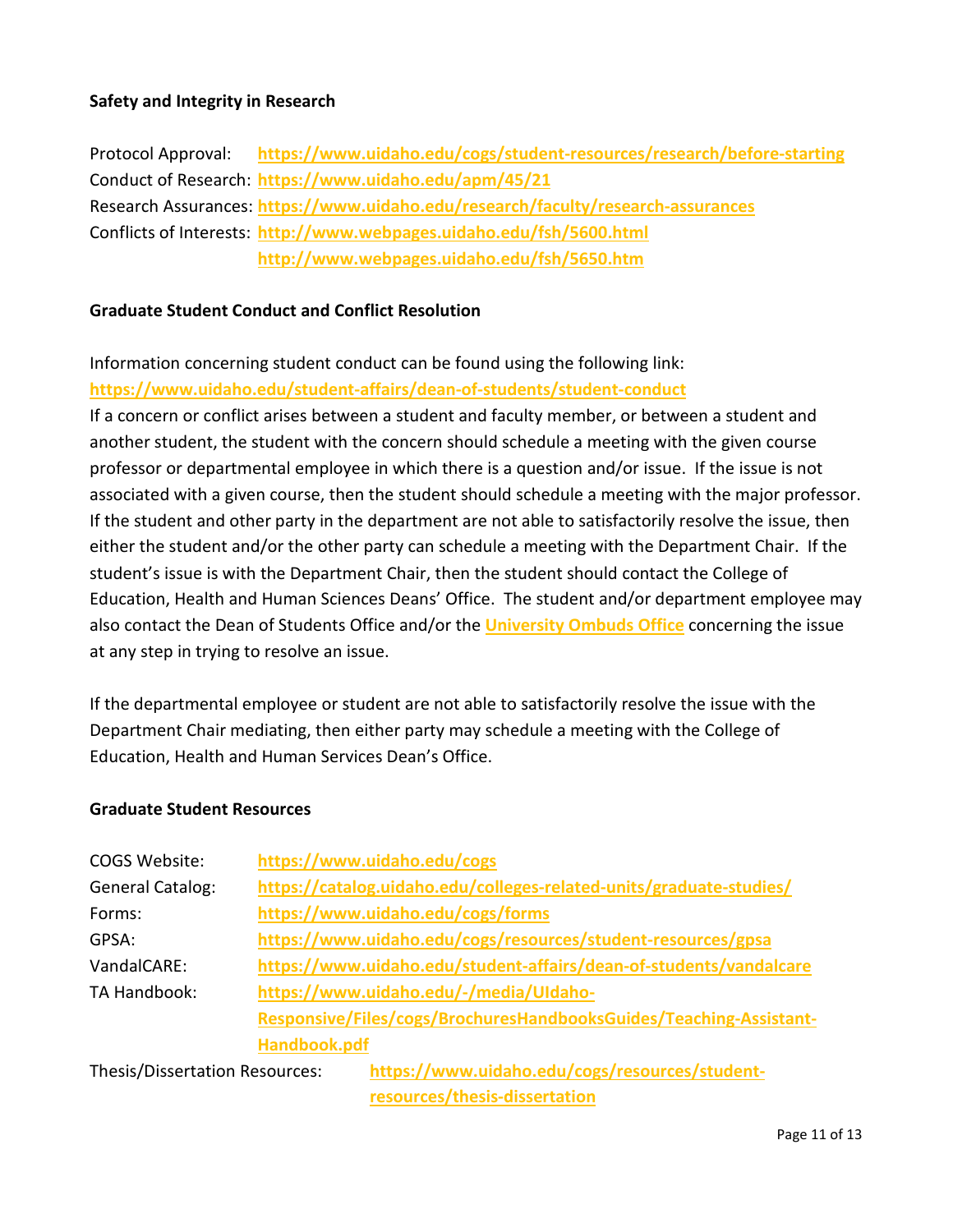### Library Services: Interlibrary Loan - **<https://www.lib.uidaho.edu/services/ill/>** UI Library Search - **<https://www.lib.uidaho.edu/>**

### **FREQUENTLY ASKED QUESTIONS**

Q 1. Is there a departmental attendance policy for all graduate students?

A. No. Each course instructor sets an attendance policy for a given course, or each degree program will set a specific attendance policy for the given program. Whether the policy is for a given course or program, it will be specifically stated in the course syllabus. The department follows the attendance policy outlined in the General Catalog. It is the student's responsibility to work with each course instructor concerning any absences from scheduled class sessions.

Q 2. If a 3 credit culminating project is selected, then does a student need to complete more than 30 total credits for the MS MLS Degree?

A. No, the 3 additional elective credits are needed to acquire the minimum 30 total credits.

Q 3. Can the MS MLS Degree be completed in 1 calendar year?

A. Yes. However, specific specializations, culminating experiences, and study plans may not be conducive for completing the degree in 1 calendar year. Study plan timelines must be approved by a student's major professor and the department chair. Permission to exceed credit hours per semester may also have to be granted if completing the program in one year.

### Q 4. Can I write a thesis in publication format?

A. Yes. See the **[Thesis and Dissertation Resources](https://www.uidaho.edu/cogs/resources/student-resources/thesis-dissertation)** for more information.

- Q5. What type of culminating presentation is required for students completing a 3 or 6 credit project, or an internship?
	- A. The type of presentation for a project or internship is decided upon by the major professor and student. The purpose of the presentation is for students to disseminate their work to a professional stakeholder audience. Extensive work is invested in a culminating project or internship and the presentation provides valuable information to key stakeholders. There are multiple audiences in which students can present their work, such as, but not limited to, a presentation to: 1) a professional agency or organization, 2) the university community (e.g., undergraduate class, a special forum or meeting, etc.) 3) a corporate organization, 4) an educational organization, 5) a government entity, etc.

### **TIPS**

1. Thesis students should finalize a topic before the end of their 2<sup>nd</sup> semester.